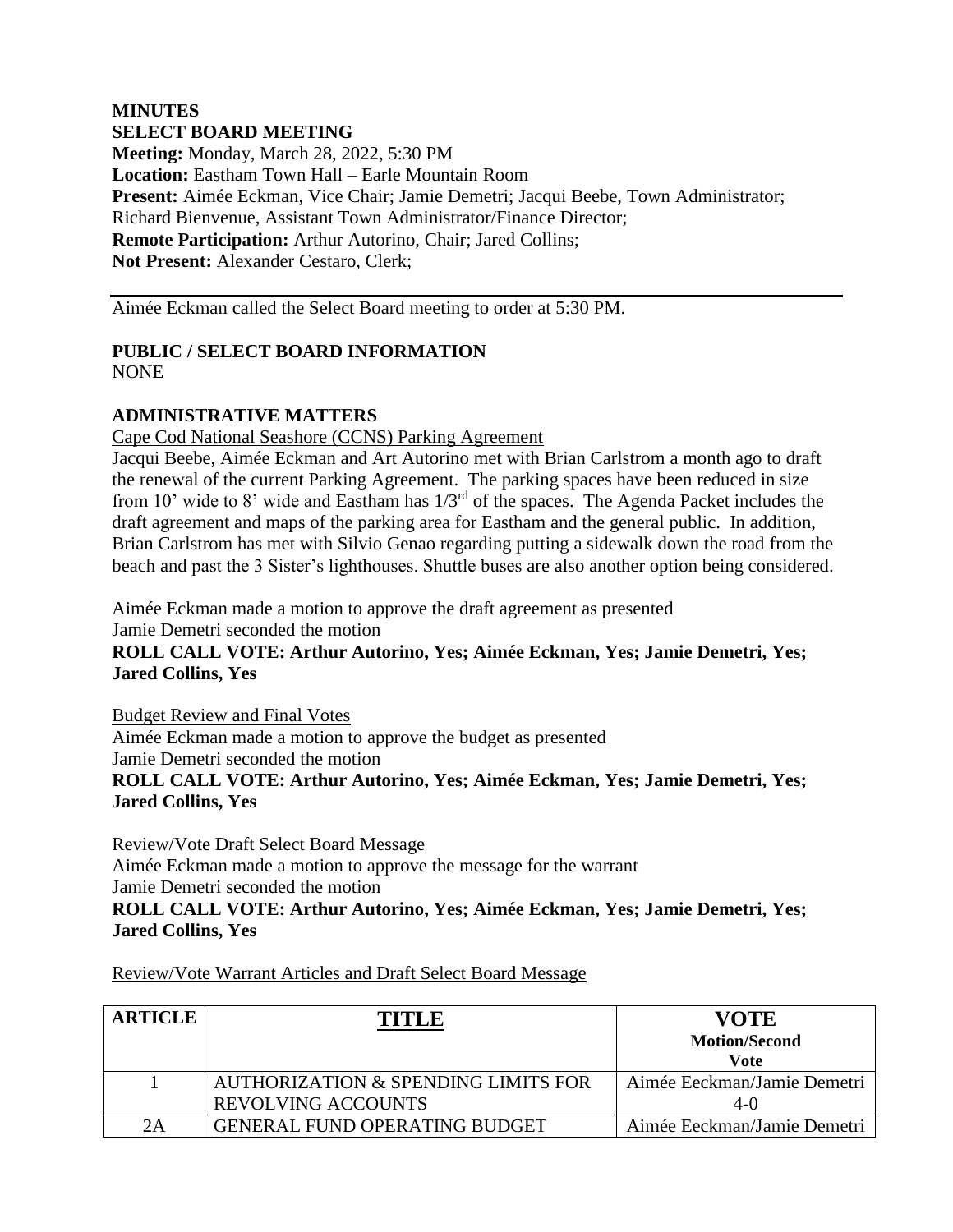|                |                                                                                                     | $4-0$                                 |
|----------------|-----------------------------------------------------------------------------------------------------|---------------------------------------|
| 2B             | WATER ENTERPRISE FUND OPERATING                                                                     | Aimée Eeckman/Jamie Demetri           |
|                | <b>BUDGET</b>                                                                                       | $4-0$                                 |
| 3A             | <b>5 YEAR CAPITAL PLAN</b>                                                                          | Aimée Eeckman/Jamie Demetri           |
|                |                                                                                                     | $4 - 0$                               |
| 3B             | <b>CAPITAL BUDGET</b>                                                                               | Aimée Eeckman/Jamie Demetri           |
|                |                                                                                                     | $4 - 0$                               |
| $\overline{4}$ | FREE CASH APPROPRIATIONS                                                                            | Aimée Eeckman/Jamie Demetri           |
|                |                                                                                                     | $4-0$                                 |
| 5              | ADOPT PROVISO OF RENTAL REVOLVING                                                                   | Aimée Eeckman/Jamie Demetri           |
|                | <b>FUND</b>                                                                                         | $4 - 0$                               |
| 6              | <b>AUTHORIZE PURCHASE OF BEACH PLUM</b>                                                             | Aimée Eeckman/Jamie Demetri           |
|                | MOTEL - 2555 STATE HIGHWAY                                                                          | $4-0$                                 |
| $\overline{7}$ | <b>ORDER OF TAKING - GREAT POND</b>                                                                 | Aimée Eeckman/Jamie Demetri           |
|                | <b>DRAINAGE EASEMENT</b>                                                                            | $4-0$                                 |
| 8              | HOME RULE PETITION TO ESTABLISH A                                                                   | Aimée Eeckman/Jamie Demetri           |
|                | NEW HOUSING TRUST                                                                                   | $4-0$                                 |
| 9              | HOME RULE PETITION FOR THE USE OF                                                                   | Aimée Eeckman/Jamie Demetri           |
|                | COMMUNITY PRESERVATION ACT (CPA)                                                                    | $4 - 0$                               |
|                | <b>FUNDS FOR AFFORDABLE AND</b>                                                                     |                                       |
|                | <b>ATTAINABLE HOUSING AT OR BELOW 200%</b>                                                          |                                       |
|                | AREA MEDIAN INCOME (AMI)                                                                            |                                       |
| 10             | <b>AUTHORIZE SPECIAL LEGISLATION FOR</b>                                                            | Aimée Eeckman/Jamie Demetri           |
|                | <b>CREATION OF AN EASTHAM COMMUNITY</b>                                                             | $4-0$                                 |
|                | <b>FUND</b>                                                                                         |                                       |
| 11             | ACCEPT LOCAL OPTION COMMUNITY                                                                       | Aimée Eeckman/Jamie Demetri           |
|                | <b>IMPACT FEE</b>                                                                                   | <b>Jared Collins Recused</b><br>$3-0$ |
|                | The Board discussed the article and agreed that they                                                |                                       |
|                | would like to look at it further considering our<br>cottage colonies. Based on this, they agreed to |                                       |
|                | withdraw this article from the warrant for this year.                                               |                                       |
| 12A            | ZONING - INCLUSIONARY BYLAW                                                                         | Aimée Eeckman/Jamie Demetri           |
|                |                                                                                                     | $4 - 0$                               |
| 12B            | ZONING - MOTEL / COTTAGE COLONY                                                                     | Aimée Eeckman/Jamie Demetri           |
|                | <b>CONVERSION BYLAW</b>                                                                             | <b>Jared Collins Recused</b>          |
|                |                                                                                                     | $3-0$                                 |
| 12C            | ZONING - OPEN SPACE RESIDENTIAL                                                                     | Aimée Eeckman/Jamie Demetri           |
|                | <b>SUBDIVISION BYLAW</b>                                                                            | $4-0$                                 |
| 12D            | ZONING - TWO-FAMILY DWELLING BYLAW                                                                  | Aimée Eeckman/Jamie Demetri           |
|                |                                                                                                     | $4-0$                                 |
| 12E            | ZONING - DUPLEX DWELLING BYLAW                                                                      | Aimée Eeckman/Jamie Demetri           |
|                |                                                                                                     | $4-0$                                 |
| 12F            | ZONING - FLOOD PLAIN BYLAW                                                                          | Aimée Eeckman/Jamie Demetri           |
|                |                                                                                                     | $4-0$                                 |
| 12G            | ZONING - EASTHAM CORRIDOR SPECIAL                                                                   | Aimée Eeckman/Jamie Demetri           |
|                | DISTRICT (ECSD) USE REGULATIONS                                                                     | $4-0$                                 |
|                |                                                                                                     |                                       |
|                | <b>BYLAW</b>                                                                                        |                                       |
| 12H            | ZONING - ACCESSORY OUTDOOR DINING                                                                   | Aimée Eeckman/Jamie Demetri           |